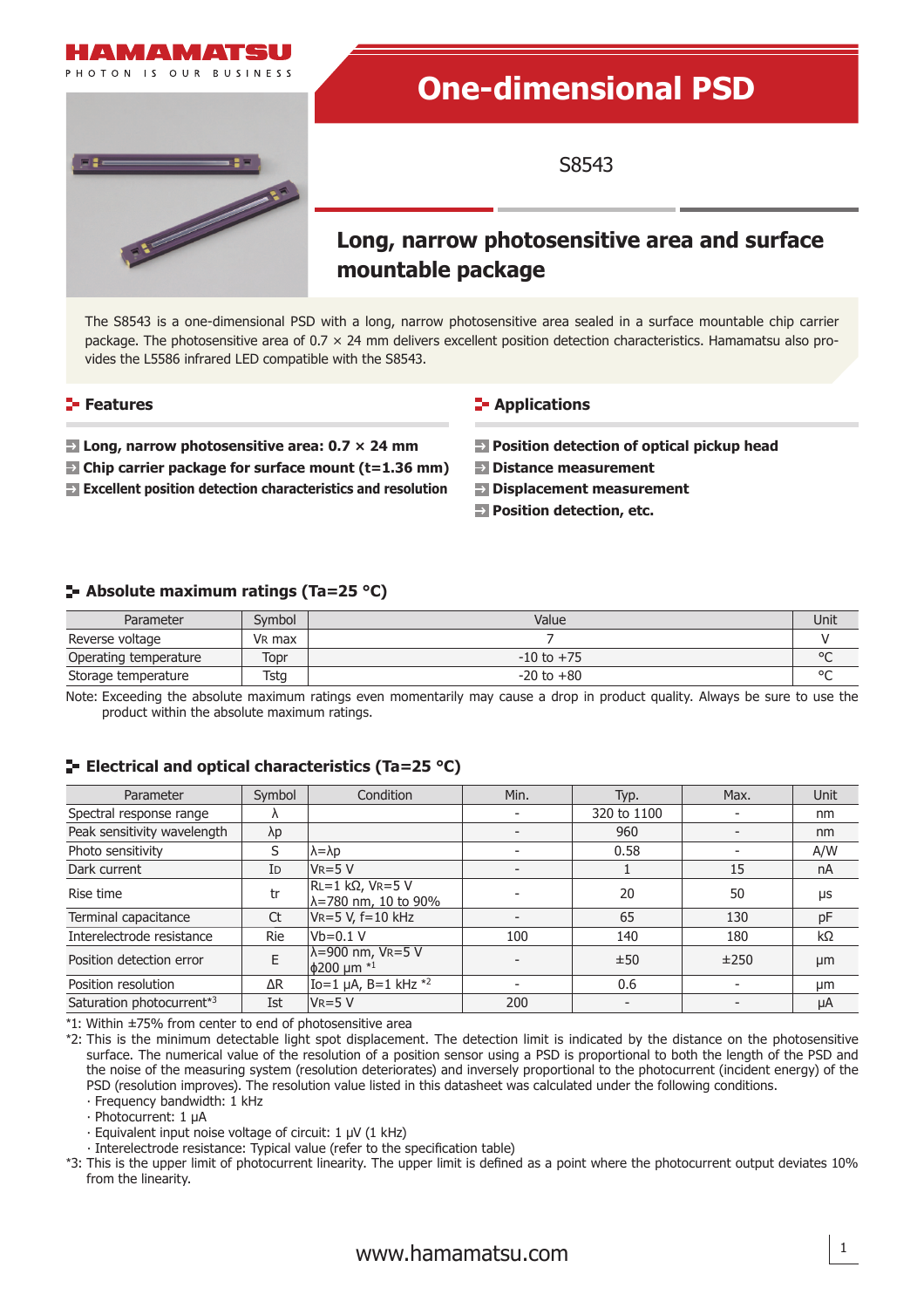0.01 0.1 1 10 100

Ш

l III

HII

 $1 \text{ pF}$ <sub>0.01</sub>

10 pF

100 pF

Terminal capacitance

Terminal capacitance

1 nF

HH

H

ПT

Ħ Ш

Ш

10 nF

Reverse voltage (V)



Ш

#### **Spectral response Dark current vs. reverse voltage**





(Typ. Ta=25 °C)

Ш